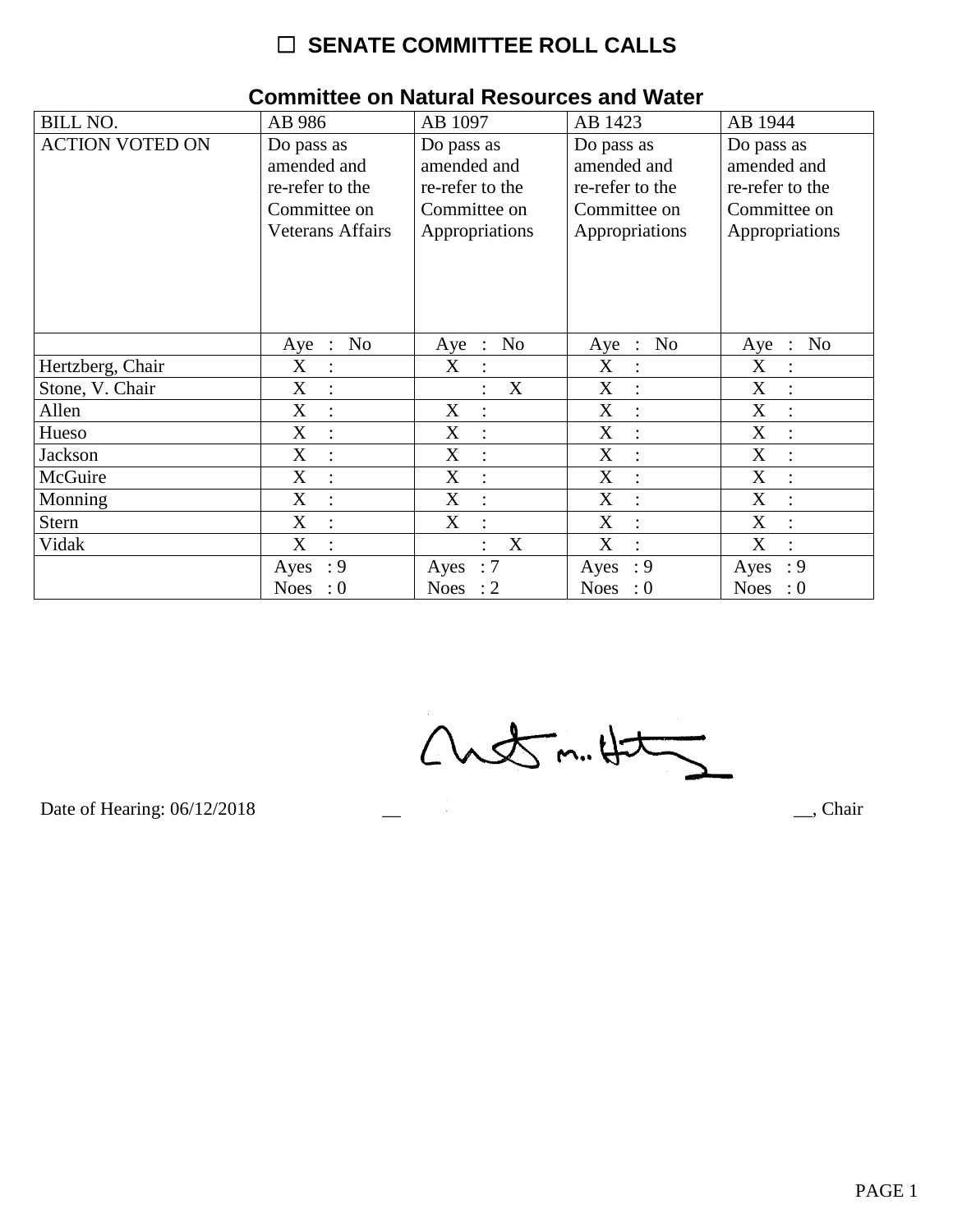| <b>BILL NO.</b>        | AB 1954                             | AB 2064                                 | AB 2151                                 | AB 2369                               |
|------------------------|-------------------------------------|-----------------------------------------|-----------------------------------------|---------------------------------------|
| <b>ACTION VOTED ON</b> | Do pass and                         | Do pass as                              | Do pass as                              | Do pass and                           |
|                        | re-refer to the                     | amended and                             | amended and                             | re-refer to the                       |
|                        | Committee on                        | re-refer to the                         | re-refer to the                         | Committee on                          |
|                        | Appropriations                      | Committee on                            | Committee on                            | Appropriations                        |
|                        | with the                            | Environmental                           | Appropriations                          | with the                              |
|                        | recommendation:                     | Quality                                 |                                         | recommendation:                       |
|                        | To consent                          |                                         |                                         | To consent                            |
|                        | calendar                            |                                         |                                         | calendar                              |
|                        |                                     |                                         |                                         |                                       |
|                        | No<br>Aye<br>$\ddot{\phantom{1}}$ : | N <sub>o</sub><br>Aye<br>$\mathbb{R}^2$ | N <sub>o</sub><br>Aye<br>$\mathbb{R}^2$ | N <sub>o</sub><br>Aye<br>$\therefore$ |
| Hertzberg, Chair       | X<br>$\ddot{\cdot}$                 | X<br>$\ddot{\cdot}$                     | X<br>$\ddot{\cdot}$                     | X                                     |
| Stone, V. Chair        | X<br>$\ddot{\cdot}$                 | X<br>$\ddot{\phantom{a}}$               | X<br>$\ddot{\cdot}$                     | X                                     |
| Allen                  | X<br>$\cdot$                        | X<br>$\ddot{ }$                         |                                         | X<br>$\ddot{\cdot}$                   |
| Hueso                  | X<br>$\ddot{\cdot}$                 | X<br>$\ddot{\cdot}$                     | X<br>$\ddot{\phantom{a}}$               | X                                     |
| Jackson                | X<br>$\ddot{\cdot}$                 | X<br>$\ddot{\cdot}$                     |                                         | X                                     |
| McGuire                | X<br>$\bullet$                      | X<br>$\ddot{\cdot}$                     | X<br>$\cdot$                            | X<br>$\bullet$                        |
| Monning                | X                                   | X                                       | X                                       | X                                     |
| <b>Stern</b>           | X                                   | X<br>$\ddot{\cdot}$                     |                                         | X                                     |
| Vidak                  | X<br>$\bullet$                      | X<br>$\bullet$                          | X<br>$\ddot{\cdot}$                     | X                                     |
|                        | : 9<br>Ayes                         | : 9<br>Ayes                             | :6<br>Ayes                              | : 9<br>Ayes                           |
|                        | <b>Noes</b><br>$\colon 0$           | Noes : $0$                              | Noes : $0$                              | Noes : $0$                            |

#### **Committee on Natural Resources and Water**

 $Custm.4t2$ 

Date of Hearing: 06/12/2018

, Chair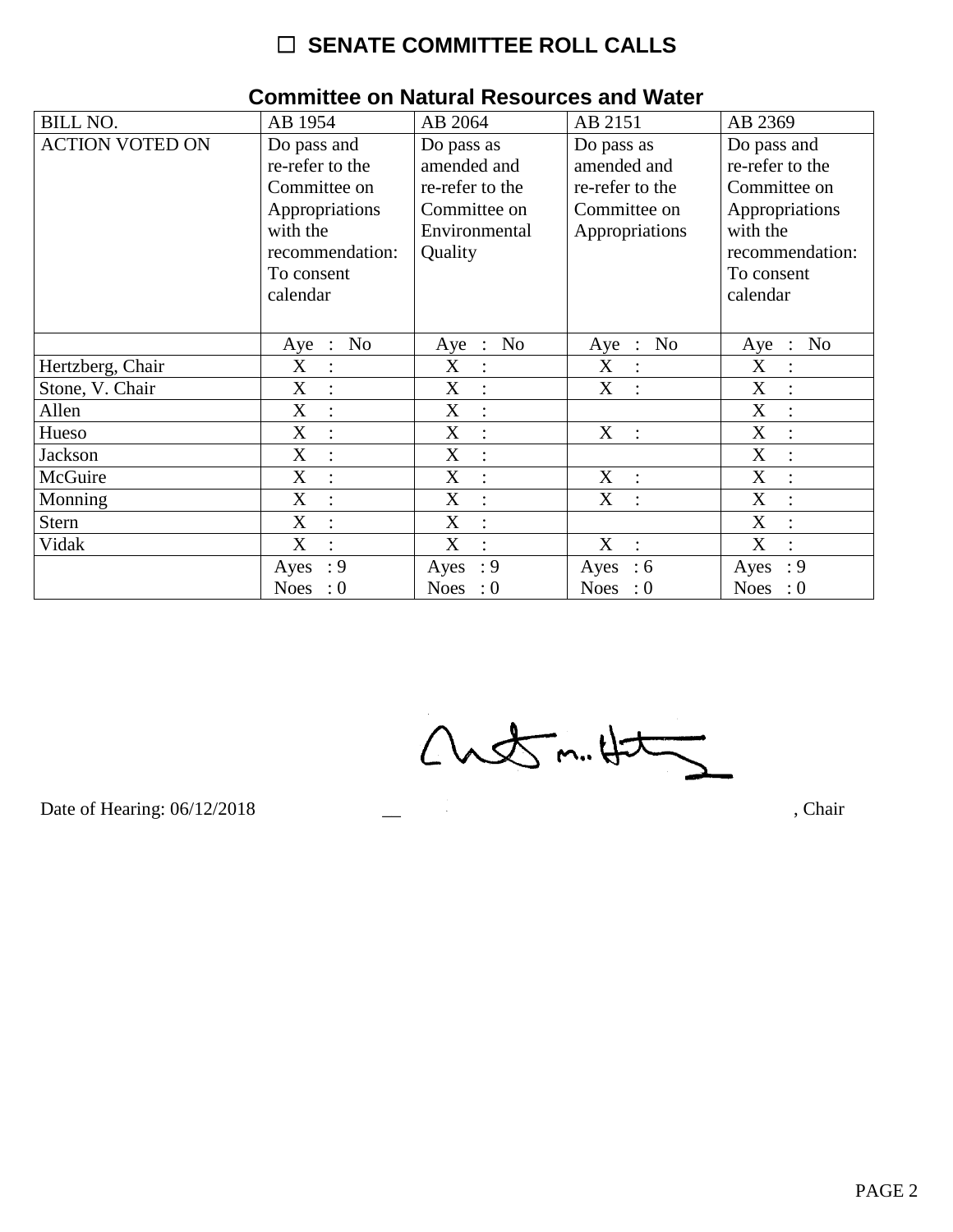| <b>BILL NO.</b>        | AB 2434                 | AB 2470                   | AB 2516                                  | AB 2640                            |
|------------------------|-------------------------|---------------------------|------------------------------------------|------------------------------------|
| <b>ACTION VOTED ON</b> | Do pass and             | Do pass and               | Do pass as                               | Do pass as                         |
|                        | re-refer to the         | re-refer to the           | amended and                              | amended and                        |
|                        | Committee on            | Committee on              | re-refer to the                          | re-refer to the                    |
|                        | Environmental           | Agriculture with          | Committee on                             | Committee on                       |
|                        | Quality                 | the                       | Appropriations                           | Appropriations                     |
|                        |                         | recommendation:           |                                          |                                    |
|                        |                         | To consent                |                                          |                                    |
|                        |                         | calendar                  |                                          |                                    |
|                        |                         |                           |                                          |                                    |
|                        | N <sub>o</sub><br>Aye : | N <sub>o</sub><br>$Aye$ : | N <sub>o</sub><br>Aye<br>$\sim$ 1 $\sim$ | N <sub>o</sub><br>Aye<br>$\cdot$ : |
| Hertzberg, Chair       | X                       | X<br>$\ddot{\cdot}$       | X                                        | X                                  |
| Stone, V. Chair        |                         | X<br>$\ddot{\cdot}$       | X<br>÷                                   | X                                  |
| Allen                  | X<br>$\ddot{\cdot}$     | X<br>$\ddot{\cdot}$       | X                                        | X                                  |
| Hueso                  | X                       | X<br>$\ddot{\cdot}$       | X                                        | X                                  |
| Jackson                | X                       | X<br>$\ddot{\cdot}$       | X                                        | X                                  |
| McGuire                | X<br>$\cdot$            | X<br>$\ddot{\cdot}$       | X<br>$\cdot$                             | X<br>$\bullet$                     |
| Monning                | X                       | X<br>$\ddot{\cdot}$       | X                                        | X                                  |
| Stern                  | X                       | X<br>$\ddot{\cdot}$       | X<br>$\ddot{\cdot}$                      | X                                  |
| Vidak                  |                         | X<br>$\bullet$            | X                                        |                                    |
|                        | Ayes : $7$              | : 9<br>Ayes               | : 9<br>Ayes                              | Ayes<br>$\therefore 7$             |
|                        | Noes : $0$              | Noes : $0$                | Noes : $0$                               | Noes : $1$                         |

#### **Committee on Natural Resources and Water**

 $Custm.4t5$ 

Date of Hearing: 06/12/2018

, Chair